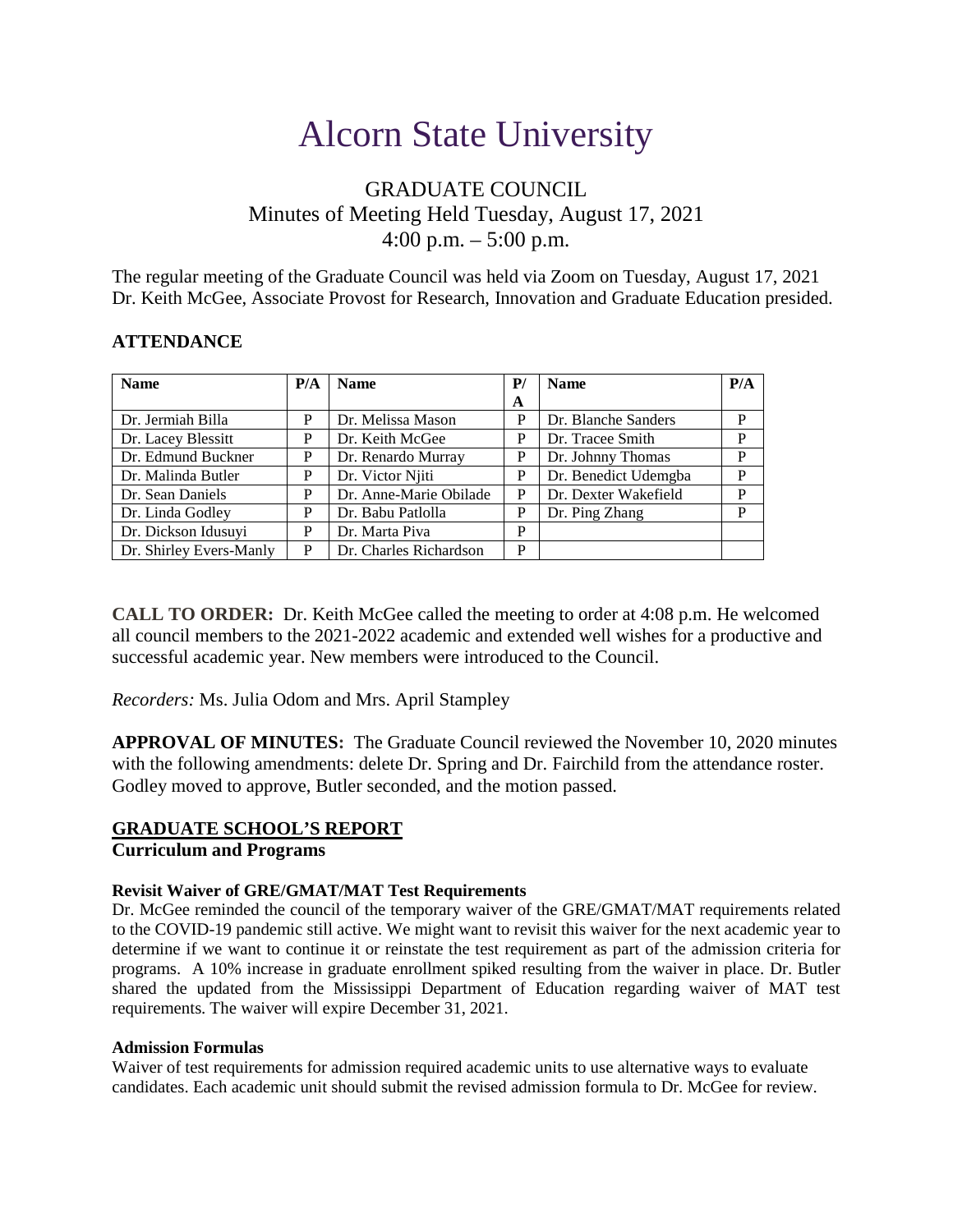#### **Thesis/Research Project/Capstone Reviews and Expectations**

Committee chairs are expected to take ownership of the oversight of content and format in reviewing and approving theses, non-thesis, and capstone projects at the committee level. The graduate office will not assume this responsibility as part of the review and approval process. Papers should be submitted in adherence to APA 6<sup>th</sup> ed guidance and the Thesis Manual.

### **GRADUATE FACULTY**

Listed below are names of applicants who applied for graduate faculty membership and were approved by the Graduate Council on August 17, 2021:

# **School of Agriculture and Applied Sciences**

Biotechnology Dr. Melissa Mason................................ Assistant Professor, Reappointment, ASU Associate Member

Murray moved approval; Njiti seconded.

#### **School of Arts and Sciences**

English, Languages, and Mass Communication

Dr. Chiquita Apollos...................................Instructor, New Appointment, ASU Professional Affiliate Dr. Heather Bailey ...........................Assistant Professor, New Appointment, ASU Associate Member Dr. Logan Wiedenfeld .................... Assistant Professor, New Appointment, ASU Associate Member

Murray moved approval; Patlolla seconded.

#### Mathematics and Computer Science

Murray moved approval; Udemgba seconded; no discussion; motion passed unanimously.

eBallot Graduate Faculty Membership November 12, 2021

#### **School of Agriculture and Applied Sciences**

Dr. Dexter Wakefield... Professor and Associate Dean of Academic Programs, New Appointment, ASU Full Member

#### Agriculture

#### Advanced Technologies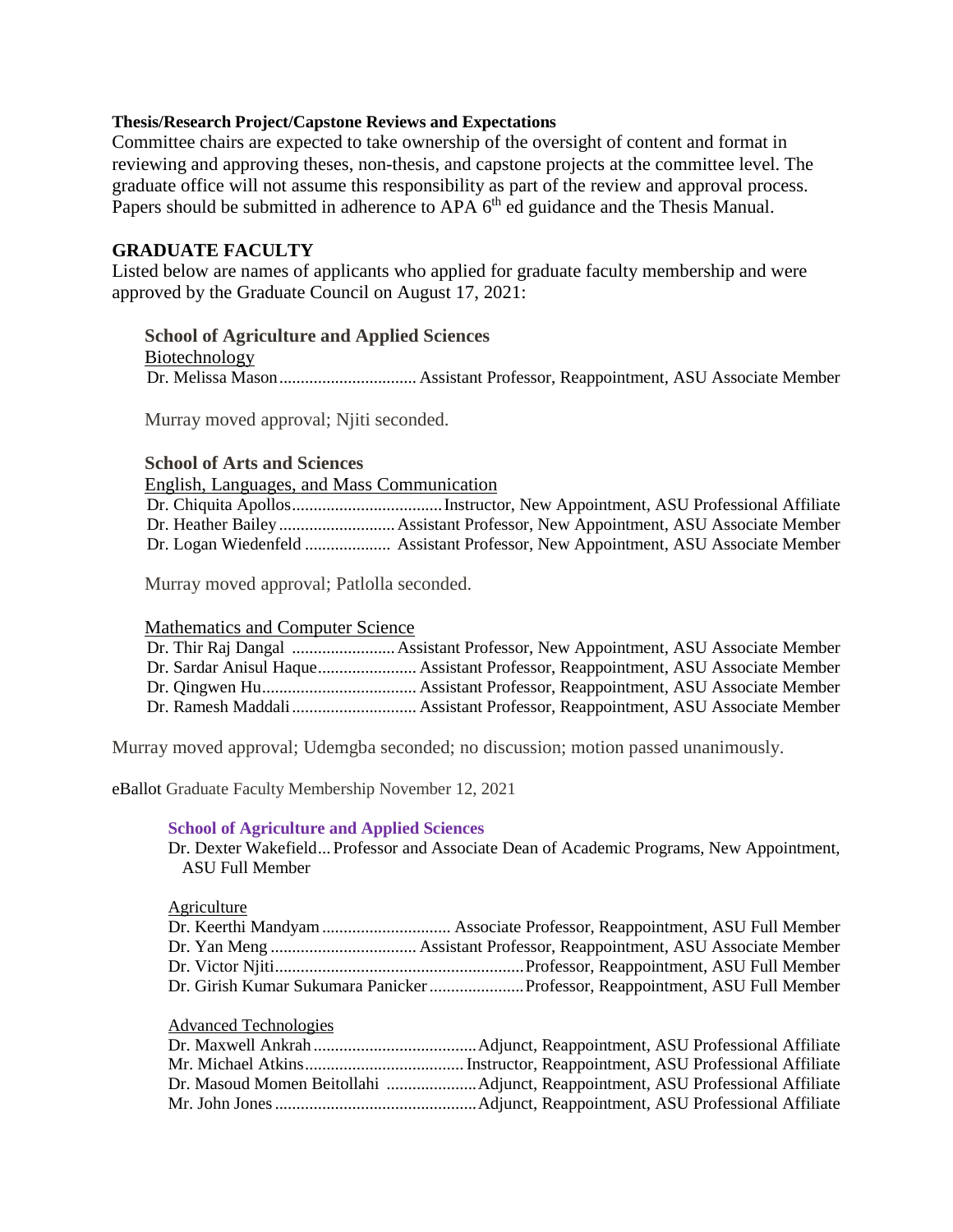# **School of Arts and Sciences**

Biology

|--|--|--|--|

Fine Arts

| Dr. Alona T. Alexander  Assistant Professor, New Appointment, ASU Associate Member |
|------------------------------------------------------------------------------------|
|                                                                                    |
|                                                                                    |

#### **School of Business**

|                    | Dr. Charles Richardson Professor and Dean of the School of Business, New Appointment, ASU |
|--------------------|-------------------------------------------------------------------------------------------|
| <b>Full Member</b> |                                                                                           |
|                    |                                                                                           |
|                    |                                                                                           |
|                    |                                                                                           |
|                    |                                                                                           |
|                    |                                                                                           |

# **School of Education and Psychology**

# Education and Psychology

# Health, Physical Education and Recreation

# **School of Nursing**

| Affiliate | Dr. Micah Brooke Thompson  Associate Professor, New Appointment, ASU Professional |
|-----------|-----------------------------------------------------------------------------------|
|           |                                                                                   |
|           |                                                                                   |